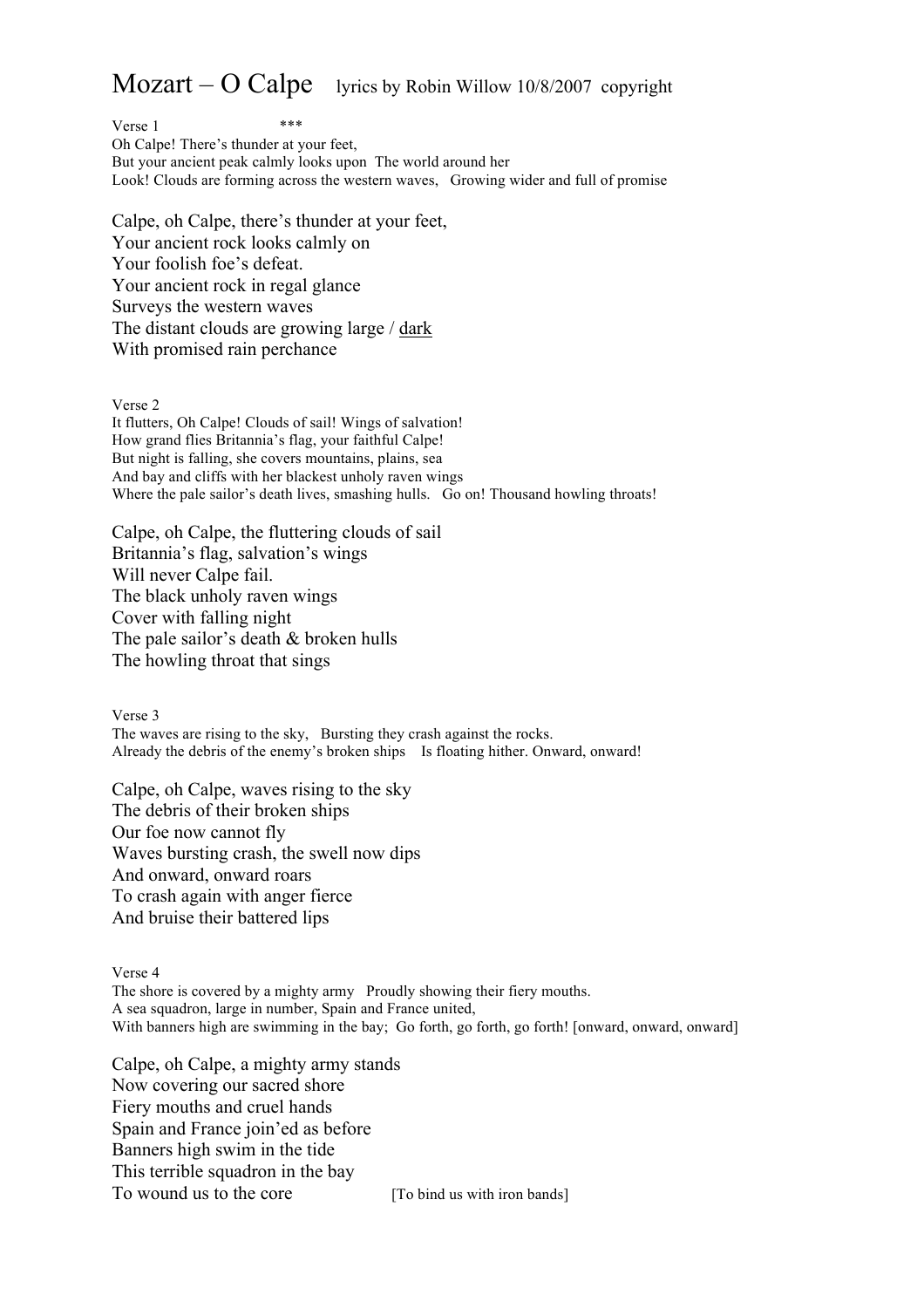Verse 5 Night! Storms! Enemy ships! They come, Masters of the sea, their breasts are cold, Without fear, They are Albion's offspring

Calpe, oh Calpe, the night is filled with storms They come these masters of the seas Cold breasts and fearless forms Again they come to see us freed They are Albion's offspring With deadly power they approach To aid us in our need

Verse 6

You strive in vain, oh envious night! With your blackest ravens plumage To cover [hide] the high, daring venture! Will you hold out against the glimmer, which The bard's song pours over the high, daring venture?

Calpe, oh Calpe, vainly strive envious night The shadows of your raven plumage Can't hide proud Calpe's might Nor stop the bard's glimmering message Which tells our great venture To beat this fearless enemy Their cold cruel visage

 $Verse 7$  \*\*\* You cry in vain, oh wind's bride! In vain you rage, Oh wave mountains! Up on the rocks, down on the rocks! Raging, the glory in her plumage carries Howe, The tamer of floods, his squadron of heroes through the world!

Verse 8

And you, mighty army on the shore! And you, threatening forest of France's and Spain's masts! In vain – they land, the Brits! They land!

Calpe, oh Calpe, vainly cries the wind's bride Raging mountainous waves now roar Let Howe the tamer ride His hero squadron this world o'er Is known and feared by all This forest of masts, France and Spain Yet cannot hold our shore